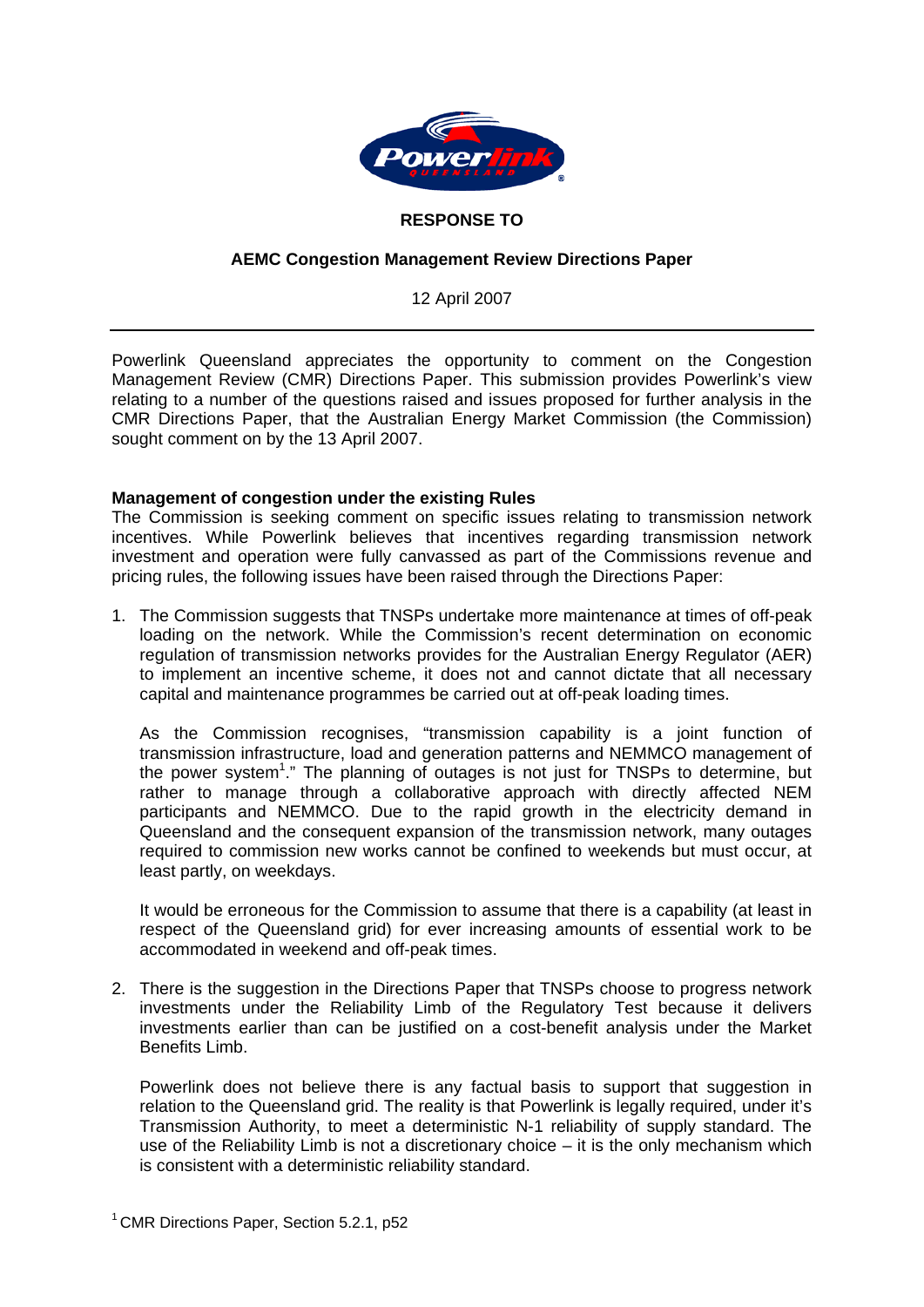

Response to AEMC Congestion Management Review Directions Paper

# **Incremental Options for Improving Congestion Management**

*Constraint Formulation and Boundary Change*

As NEMMCO's interpretation of the use of "fully optimised" constraint formulation allows for the maximum use of available capacity on a transmission system, Powerlink supports the insertion of clauses (a) and (b) of Part 8 of Chapter 8a of the Rules, into Chapter 3 of the Rules.

Regarding changes to regional boundaries, it is important that the Commission recognise all of the potential financial impacts to customers of such changes. It is not simply the energy price seen by customers that would change. If regional boundaries are to change, the proceeds from the auctioning of Inter-Regional Settlement Residue (IRSR) units received by the relevant TNSP(s) would vary. Since these IRSR monies are applied to offset transmission network charges, such a change will impact the TUoS charges to customers. For this reason, any changes to region boundaries must align with the timetable for transmission pricing arrangements and must consider any potential price shocks to customers.

### *Basis Risk Management*

Currently, the settlement residue auctions recognise that the constraint equations that describe network capability will change and develop over time to describe new situations, and that the auction process does not govern this dynamic. If a constraints based approach, such as suggested by Dr Daryll Biggar, was implemented, an individual constraint equation would bring with it financial rights. While this may allow the participants to achieve firmer risk management through the purchasing of several rights, as congestion is relieved over time through development of the network, the value of the rights previously purchased will diminish. This could then provide incentives for these residue holders to work to frustrate or delay beneficial network enhancements.

### *Constrained-On Payments*

Powerlink has a number of concerns regarding the introduction of payments for constrainedon generators, and views the change as potentially fundamental in nature, as opposed to the Commissions view that it is an incremental change.

Under the current Rules, it is only when a direction is made to a participant by NEMMCO as a last resort that payment is made. Changing this such that generators control these payments through bidding is a fundamental change to the governance. A further fundamental change would be if the TNSPs had to manage the allocation and payment of constrained-on payments. This would be a fundamental change with risk allocations that have not been previously discussed. This brings the need for clarity of roles and responsibilities in respect of the provision of network capability into the realm of the CMR.

### *Information Provision*

Information is provided in good faith by NEMMCO or TNSPs as part of annual review documents to guide potential investments. However, Powerlink does not consider it should be seen as carrying any special insight into future market dynamics or that such information would be sufficient for third party's to use in actual investment decision making. That information is necessarily prepared based on assumptions, the basis of which will vary with time. Investors will still need to be responsible for drawing their own conclusions from the range of information and views that will be available to them, including more detailed studies which they may seek as part of the connection application process. We urge the Commission to work with transmission companies to identify what information is appropriate to be provided generally, in what timeframes and at what cost before reaching any firm conclusions on this point.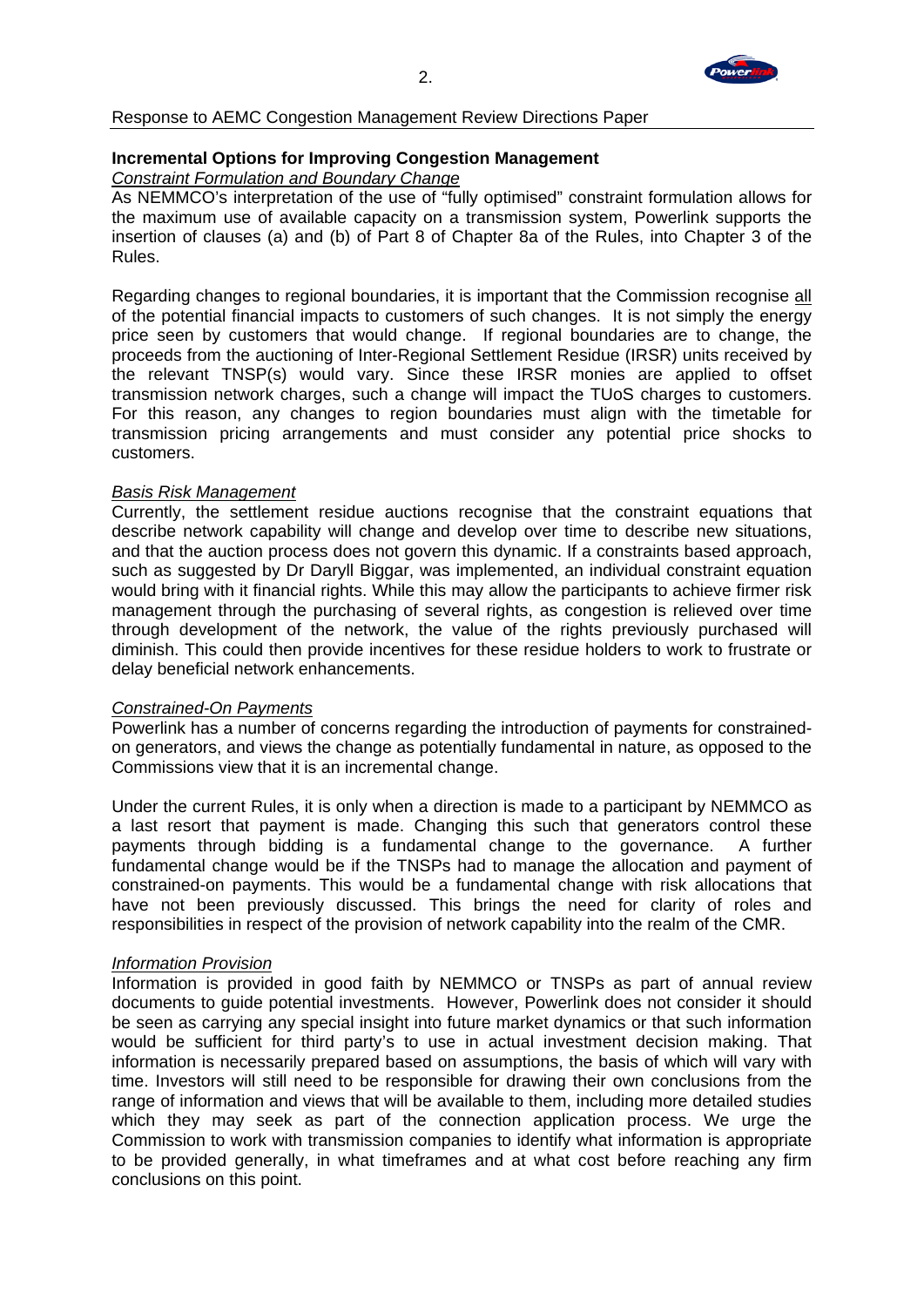

Response to AEMC Congestion Management Review Directions Paper

## **Fundamental Options for Improving Congestion Management**

#### *NEMMCO's Intervention Power*

The Directions Paper discusses whether NEMMCO's power to intervene to manage negative settlement residues should be removed. At this stage, the removal of the intervention obligation in Part 8 of Chapter 8A, is viewed by Powerlink as premature. Powerlink recommends the proposal be considered and further explored in the CMR's ongoing development.

#### *Roles and Responsibility in respect of the provision of network capability*

Powerlink, like others commenting in response to the issues paper, is concerned with the ambiguity in the NEM roles and responsibilities in respect of the provision of network capability. Powerlink recommends that these NEM roles and responsibilities be clearly defined removing any ambiguity, otherwise recommendations from the Commission may cause what is perceived as an incremental change, to in fact constitute a fundamental change.

Powerlink refers to the Commission's Directions Paper;

*"as transmission capability is a joint function of transmission infrastructure, load and generation patterns and NEMMCO management of the power system, there is a limit to what can be achieved in this manner without clarifying and/or rearranging the responsibilities and accountabilities of TNSPs, NEMMCO and market participants<sup>2</sup> ."* 

*"Even though, NEMMCO limits its deployment of NSCS for the benefit of trade to the activity of managing interconnector capability, neither NEMMCO nor NSPs have been formally assigned an accountability for delivering interconnector capability. Responsibility for the interconnector capability envelope is shared between TNSPs and NEMMCO, but there is no common understanding in the market as to what that interconnector capability envelope looks like and, hence, what level of NSCS should be delivered3 ."* 

NEMMCO's submission acknowledges that there is an overlap between it and TNSPs in providing a reliable network and particularly the procurement of reactive power. NEMMCO's acknowledgement on ambiguity around these NEM roles and responsibilities was also supported by Transend and Macquarie Generation<sup>4</sup>.

Powerlink does not support the Commission's proposal of a separate and more specific review regarding NEM roles and responsibilities, but sees the CMR as an appropriate opportunity for NEM roles and responsibilities in respect of the provision of network capability to be clearly articulated for the NEM participants.

In the context of network capability, Powerlink notes that the transfer capability of an interconnector can also be materially impacted by factors such as the output of various generating units, and the flows on other (distant) interconnectors.

The existing constraint equations are designed to dynamically deliver the maximum transfer capability at each point in time, whilst maintaining system security, having regard to the ever changing pattern of generator outputs and flows elsewhere in the interconnected system.

<sup>2</sup> CMR Directions Paper, Section 5.2.1, p52

<sup>3</sup> CMR Directions Paper, Section 7.2.2, p78

<sup>4</sup> CMR Directions Paper, Section 7.2.2, p76